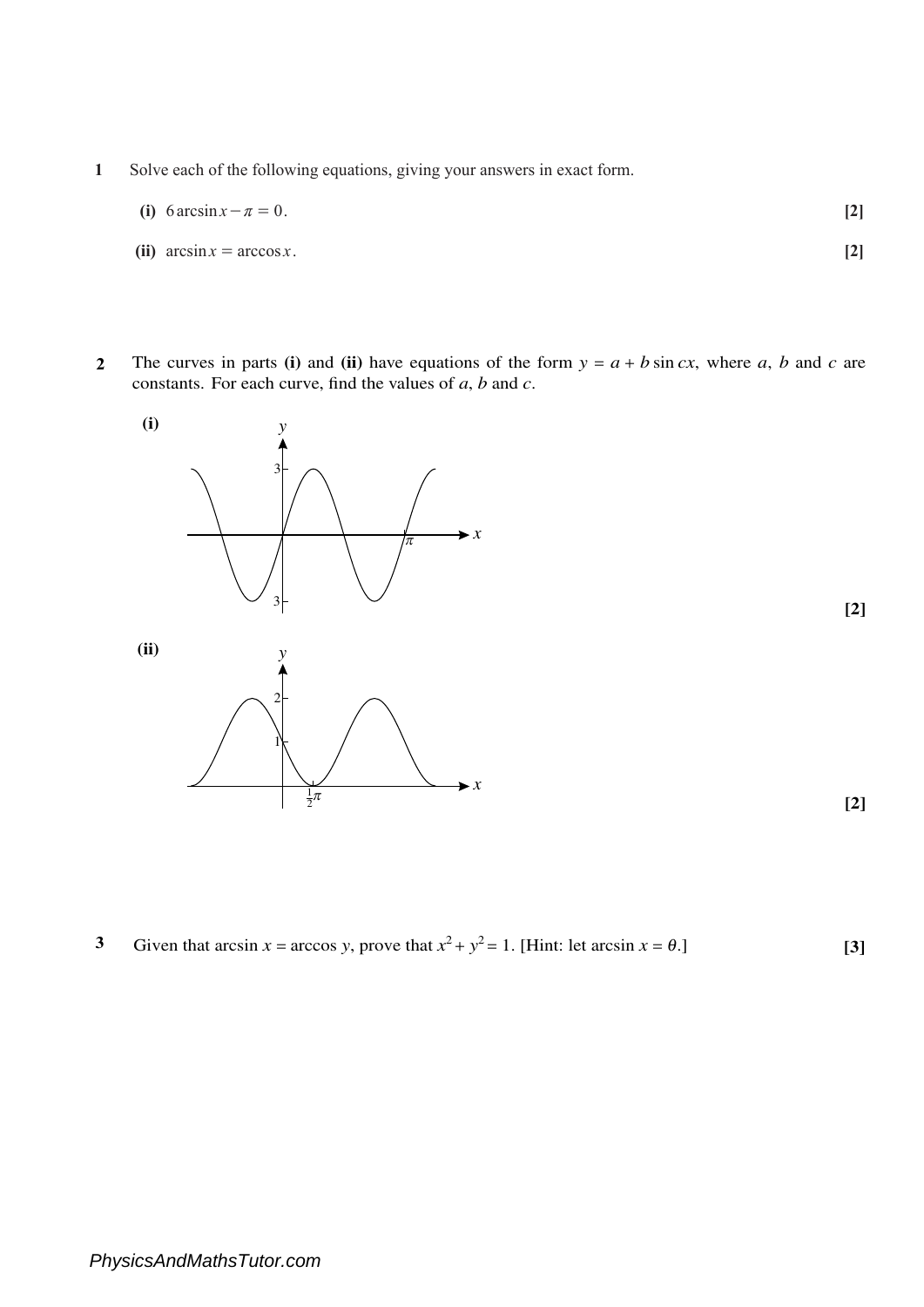- **4 (i)** State the period of the function  $f(x) = 1 + \cos 2x$ , where *x* is in degrees. **[1]** 
	- (ii) State a sequence of two geometrical transformations which maps the curve  $y = \cos x$  onto the curve  $y = f(x)$ . **[4]**
	- (iii) Sketch the graph of  $y = f(x)$  for  $-180^\circ < x < 180^\circ$ . . **[3]**
- **5** Fig. 7 shows the curve  $y = f(x)$ , where  $f(x) = 1 + 2 \arctan x$ ,  $x \in \mathbb{R}$ . The scales on the *x* and *y*-axes are the same.





| (i) Find the range of f, giving your answer in terms of $\pi$ . |  |
|-----------------------------------------------------------------|--|
|                                                                 |  |

(ii) Find  $f^{-1}(x)$ , and add a sketch of the curve  $y = f^{-1}(x)$  to the copy of Fig. 7. **[5]**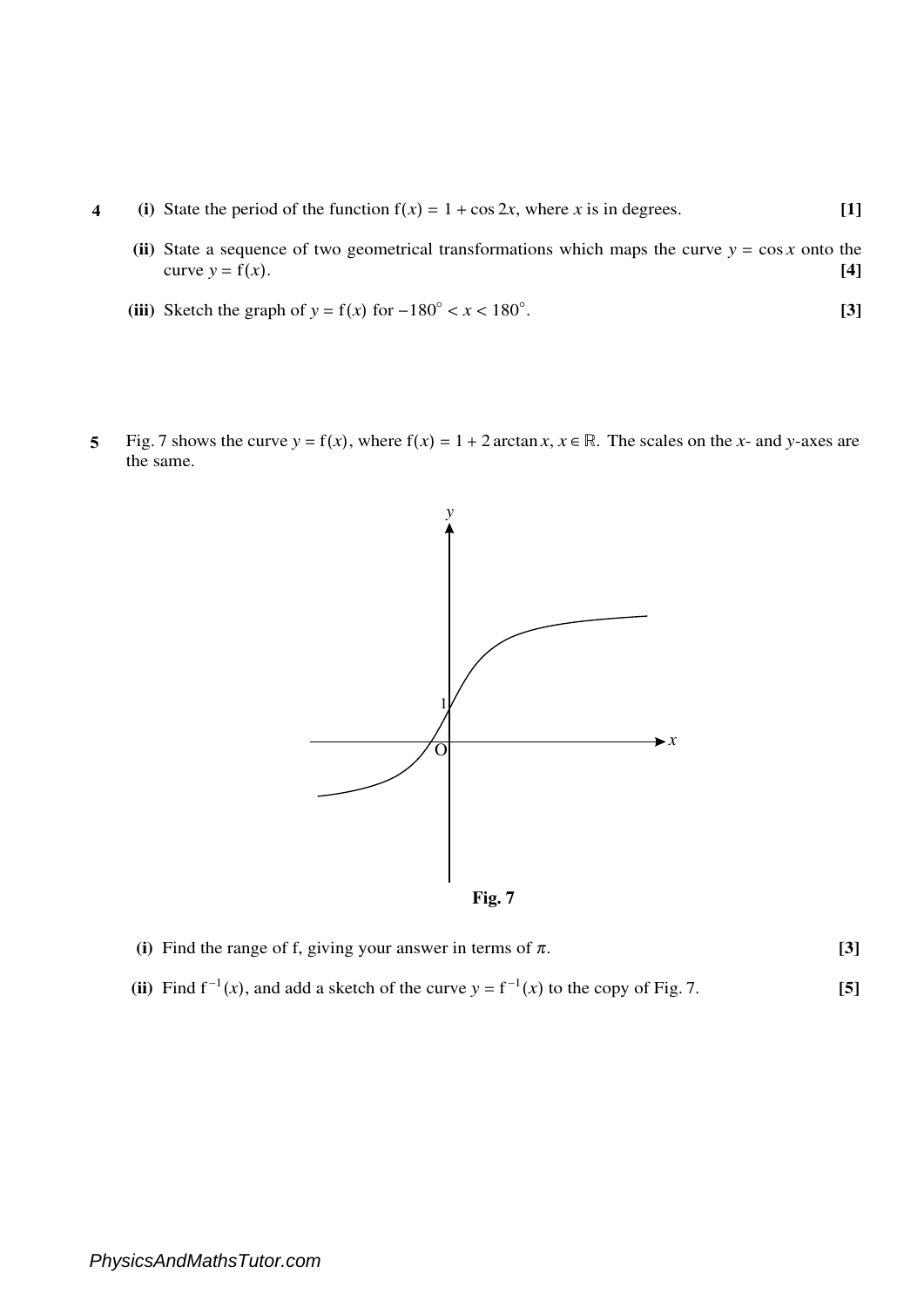**6** Fig. 8 shows part of the curve  $y = x \cos 3x$ .

The curve crosses the *x*-axis at O, P and Q.





- **(i)** Find the exact coordinates of P and Q. **[4]**
- **(ii)** Find the exact gradient of the curve at the point P.

Show also that the turning points of the curve occur when *x* tan  $3x = \frac{1}{3}$ . **[7]**

- **(iii)** Find the area of the region enclosed by the curve and the *x*-axis between O and P, giving your answer in exact form. **[6]**
- **7** Sketch the curve  $y = 2 \arccos x$  for  $-1 \le x \le 1$ . **[3]**